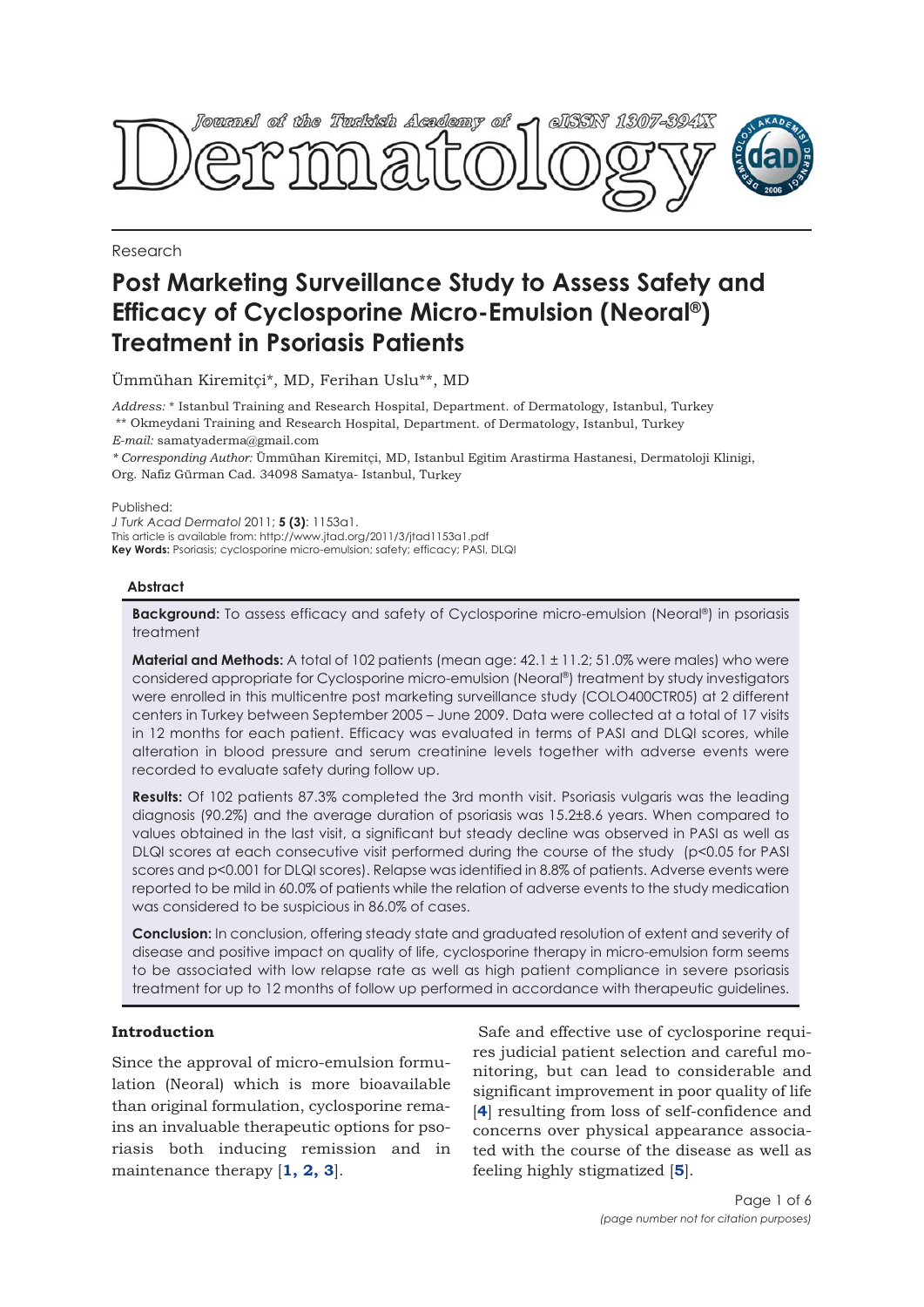However, psoriasis is a chronic skin condition that often requires long-term therapy to control disease symptoms [**6**] and the severity of psoriasis and lack of response to other modalities often necessitates longer periods of therapy than recommended in published guidelines [**4**]. Whilst approved to be effective and safe alternative for psoriasis treatment when administered for 12 weeks in a short term [**7**], long-term continuous cyclosporine monotherapy has been reported to be associated with increased risk of renal dysfunction and hypertension in psoriasis patients [**8**]. In this regard, long-term management of psoriasis unresponsive to topical therapy is a challenge for the dermatologist in relation to such side effects that must be considered prior to the commencement of therapy and the lack of guidance regarding the appropriate and effective use of cyclosporine in the treatment of severe psoriasis [**3**].

While most studies evaluating treatment modalities in psoriasis focus on short-term alleviation of symptoms, limited data are available on the efficacy and tolerability of systemic psoriasis treatment in the long term [**6**].

In this regard, owing to lack of essential data concerning efficacy and tolerability of cyclosporine micro-emulsion (Neoral®) in the treatment of severe psoriasis patients in Turkey, the present study was designed to assess the efficacy and safety of Cyclosporine microemulsion (Neoral®) in the management of severe psoriasis during 12-month follow up.

# **Materials and Methods**

# *Subject Population*

A total of 102 patients (mean age:  $42.1 \pm 11.2$ ) including 52 males (51.0%) and 50 females (49.0%) who were considered appropriate for Cyclosporine micro-emulsion (Neoral®) treatment by study investigators were enrolled in this multicentre post marketing surveillance study (COLO400CTR05) conducted at 2 different centers in Turkey between September 2005 – June 2009. Data were collected at a total of 17 visits in 12 months for each patient.

Since this is a post marketing surveillance study, a treatment has not been specified as well as no invasive procedure has been established. Cyclosporine micro-emulsion (Neoral®) and other drugs were administered in accordance with the licensed prospectus as prescribed by their doctors. Data on

efficacy and safety parameters were collected in regular time intervals spread over 12 months in the routine clinical practice.

Written informed consent was obtained from each subject following a detailed explanation of the objectives and protocol of the study which was approved by the institutional ethics committee and conducted in accordance with ethical principles stated in the ICH Harmonized Tripartite Guidelines for Good Clinical Practice (ICH/GCP), with applicable local regulations, and the Declaration of Helsinki.

## *Cyclosporine Micro-emulsion (Neoral®) Treatment*

Cyclosporine micro-emulsion (Neoral®) formulation was initially given at a dose of 2.5 mg/kg per day in two divided doses. This dosage could be increased by increments of 0.5 to 1.0 mg/kg per day up to a maximum of 5 mg/kg per day to achieve satisfactory clinical response. This was defined as 75% improvement in surface area. Dosage reductions were allowed, in accordance with established guidelines, if creatinine concentrations rose more than 30% above baseline, or in the event of hypertension. New-onset hypertension was defined as a systolic blood pressure of at least 160 mm Hg or a diastolic blood pressure of at least 95 mm Hg on two or more occasions; severe hypertension was defined as systolic blood pressure of at least 200 mm Hg or diastolic blood pressure of at least 110 mm Hg on two or more occasions. Treatment was continued until clearance of psoriasis, defined as 90% or more reduction in the area affected, or for a maximum of 12 weeks [**6**].

# *Assessments Performed During Study Visit*

Data on efficacy associated with Psoriasis area Severity Index (PASI) and Dermatology Life Quality Index (DLQI) scores in accordance with the flow chart of the study are given in **Table 1**. Medical background, PASI and DLQI scores, basal serum creatinine levels (the average of 3 consecutive measurements in 3 different days) were recorded in the first visit at the beginning of the treatment. In the consecutive visits, side effect/ adverse events were also recorded besides PASI and DLQI scores. Blood pressure and serum creatinine levels were recorded if differed with respect to previous visit. Relapse rate and related PASI score were also recorded for the visits following the treatment discontinuation.

Psoriasis Area and Severity Index (PASI), a global rating that incorporates both the surface area and the severity index, 14 was computed for each patient in a scale of 0 to 4 with composite score ranged from 0 to 72 [**6**].

A specific copyrighted index, the Dermatology Life Quality Index (DLQI) [**9**] was used to assess the impact of psoriasis and treatment on the patients' quality of life. This questionnaire evaluates the im-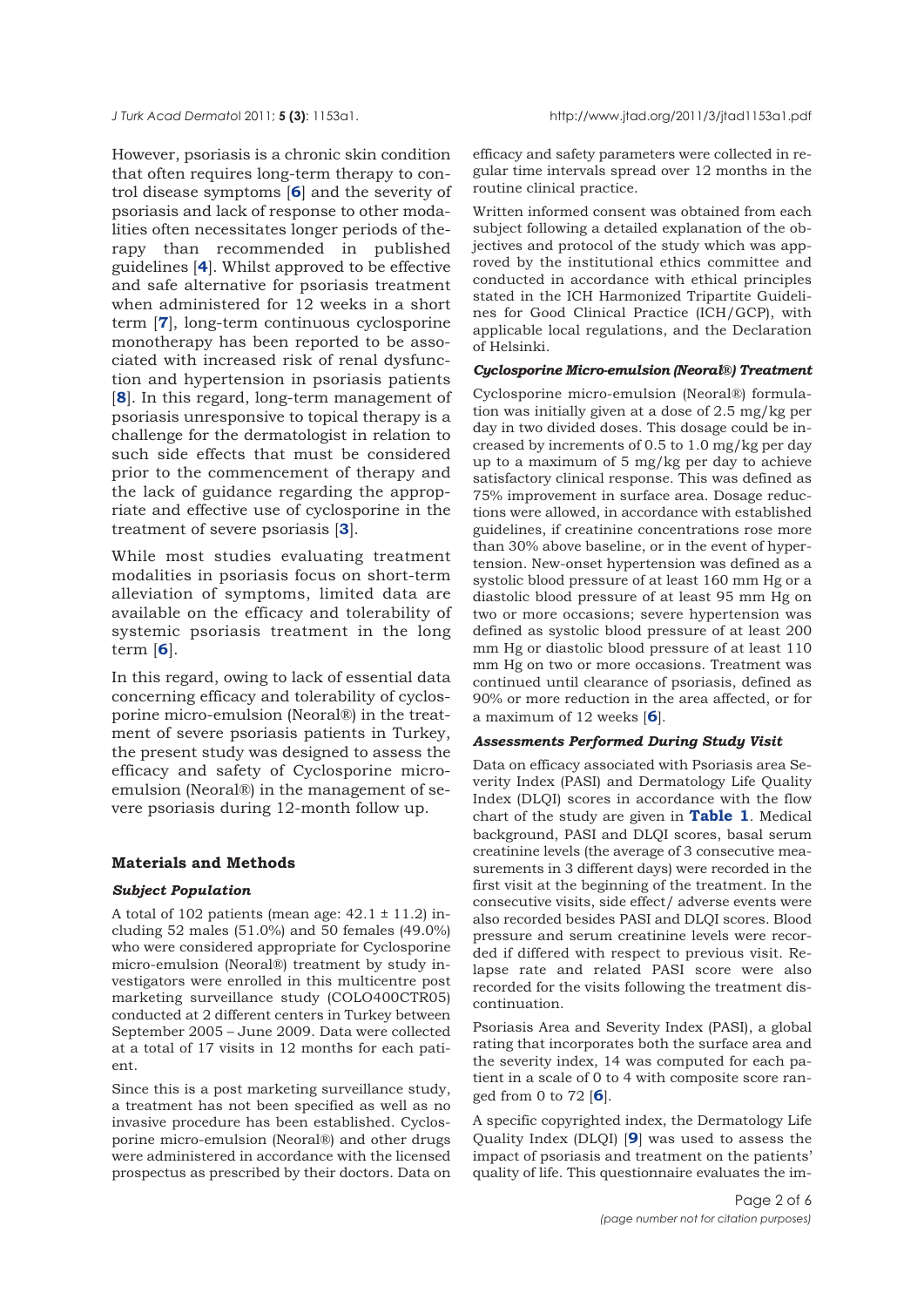#### *J Turk Acad Dermato*l 2011;**5 (3)**: 1153a1. http://www.jtad.org/2011/3/jtad1153a1.pdf

|                              | <b>Baseline</b> visit | Visits performed<br>during treament      | Visits performed after<br>treatment discontinuation |
|------------------------------|-----------------------|------------------------------------------|-----------------------------------------------------|
| Study week                   |                       | $2-52$ <sup>th</sup> weeks (Visits 1-17) |                                                     |
| Patient's history            |                       |                                          |                                                     |
| Patient's general appearence |                       | v                                        |                                                     |
| PASI score                   | ✔                     | ✔                                        |                                                     |
| Quality of life index        |                       |                                          |                                                     |
| Record of adverse events     |                       | ✔                                        |                                                     |
| Blood pressure measurement   |                       | ✔                                        |                                                     |
| Serum creatinine values      |                       |                                          |                                                     |
| Relapse evaluation           |                       |                                          |                                                     |

#### **Table 1.** Study Flow Chart

pact of psoriasis on 6 main subjects: symptoms and feelings, daily activities, leisure, work or school, personal relationship, and treatment. The self administered questionnaire was completed at the beginning and end of each treatment period [**6**].

Efficacy was evaluated in terms of PASI and DLQI scores as well as relapse rate, while the alteration in blood pressure and serum creatinine levels as well as adverse events occurred during the study whether or not related to the study medication were the main safety parameters.

#### *Statistical Analyses*

Statistical analysis was made using software (version 13.0, SPSS Inc. Chicago, IL, USA). The efficacy of treatment during the course of study was analyzed via Single track variance analyses

| <b>Table 2.</b> Patient Flow and Basic Clinical |  |  |
|-------------------------------------------------|--|--|
| Characteristics Related to Psoriasis Diagnosis  |  |  |

| Enrolled $n$ (%)                                 | 102 (100.0)          |
|--------------------------------------------------|----------------------|
| Completed                                        | 69 (67,6)            |
| Dropped out                                      | 33 (32,4)            |
| Side effect                                      | 10 (9,8)             |
| Abnormal laboratory findings                     | 2(2,0)               |
| Treatment fialure                                | 0(0,0)               |
| In case of medical condition of the              | 9(8,8)               |
| patient not requiring treatment anymore          |                      |
| Patient not to come for the visits               | 10 (9,8)             |
| Other                                            | 2(2,0)               |
| Psoriasis profile $n$ (%)                        |                      |
| Vulgaris                                         | 92 (90,2)            |
| Erythrodermic                                    | 3(2,9)               |
| Hairy skin                                       | 3(2,9)               |
| Guttat                                           | 2(2,0)               |
| Palmoplantar                                     | 1(1,0)               |
| Unknown                                          | 1(1,0)               |
| Psoriatic arthritis n (%)                        |                      |
| Yes                                              | $\overline{6}$ (5,9) |
| No                                               | 96 (94,1)            |
| <b>Duration of psoriasis</b><br>(years; mean±SD) | $15,2{\pm}8,6$       |
| Consanguinity $n\frac{1}{6}$                     |                      |
|                                                  |                      |
| Present                                          | 14 (13,7)            |
| Absent                                           | 88 86,3)             |

(ANOVA) of DLQI or PASI scores. Efficacy and safety parameters were summarized using descriptive statistics. Data were expressed as "mean ± standard deviation (SD)" and percent (%) where appropriate. p<0.05 was considered statistically significant.

## **Results**

# *Demographics and Baseline Clinical Characteristics*

A total of 102 patients (51.0% were male) were enrolled in this study; and 67.6% of them completed the study, while 33 patients discontinued because of lost to follow-up (n=10), adverse events (n=10), patient's need for medication no longer existed (n=9), and other reasons (n=4).

According to psoriasis profile of the enrolled patients (n=102) given in **Table 2**, psoriasis vulgaris was the leading diagnosis (90.2%) followed by erythrodermic psoriasis (2.0%). Psoriatic arthritis was evident in 5.9% of patients and the average duration of psoriasis was 15.2±8.6 years. Lack of consanguinity was evident in 86.3% of study population (**Table 2**).

# *Efficacy evaluations*

**Table 3** shows the alteration in average PASI and DLQI scores of the patients who completed first 3 months (7 visits) of the follow up. When compared to values obtained in the last visit, a significant but steady decline was observed in PASI and DLQI scores in each consecutive visit performed during the course of the study (p<0.05 for PASI scores and p<0.001 for DLQI scores; **Figure 1**).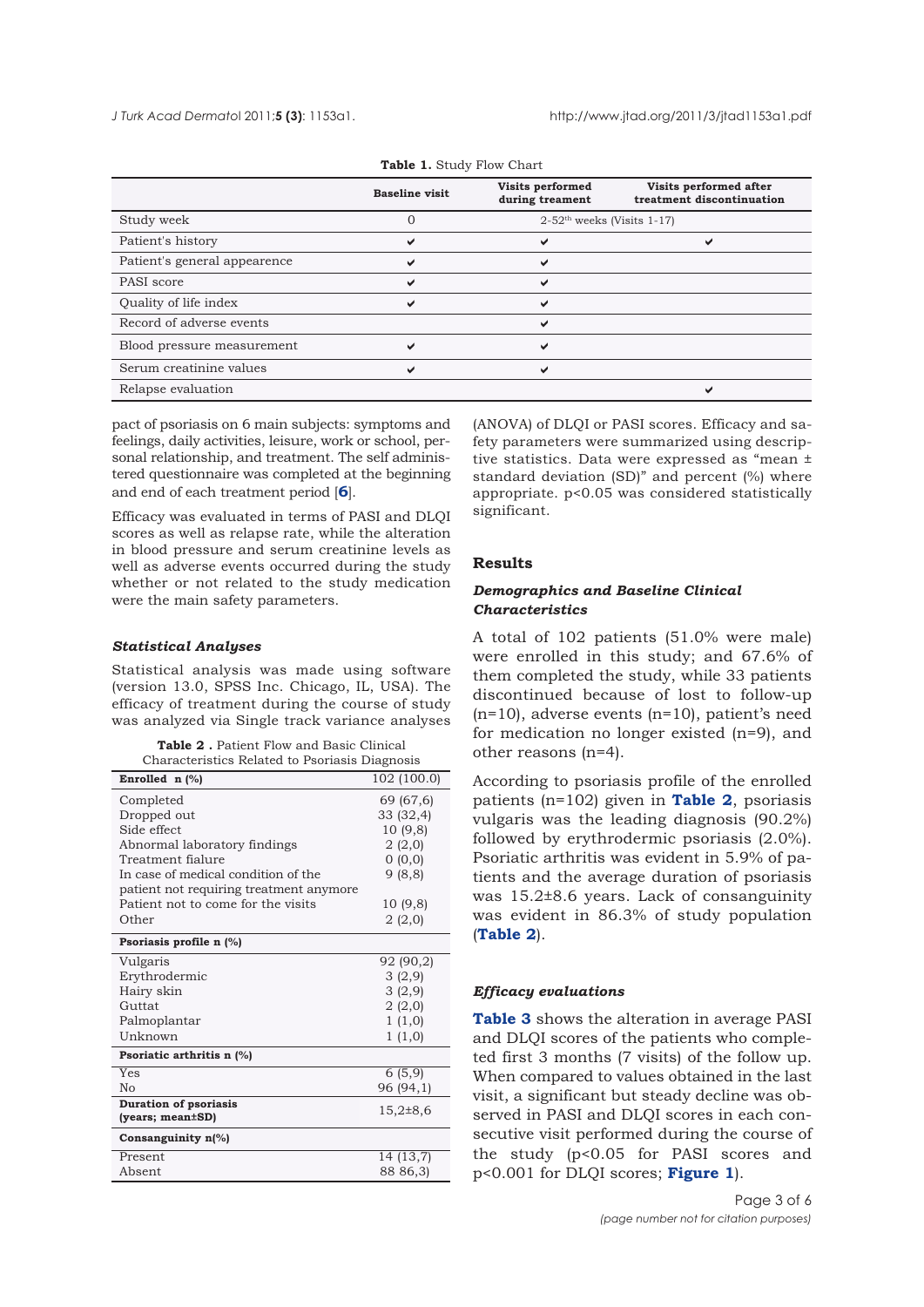**Table 3 .** Average PASI and DLQI Scores of Patients who Completed First 7 Visits of Follow up

| Visit                 | n   | <b>PASI Score</b>             | <b>DLQI</b> Score                                   |
|-----------------------|-----|-------------------------------|-----------------------------------------------------|
| Baseline (visit 0)    | 102 | $14.5 \pm 7.8$                | $15.6 \pm 5.6$                                      |
| $15th$ day (visit 2)  | 99  | $10.8 \pm 5.1*$               |                                                     |
| $1st$ month (visit 3) | 96  | $8.0 \pm 5.2$ <sup>*</sup> ,g | $10.0\pm4.9**$ , qq                                 |
| $2nd$ month (visit 5) | 91  | $4.6\pm4.1$ *, +, q           | $5.8 \pm 5.1**$ , qq                                |
| $3rd$ month (visit 7) |     |                               | 88 $3.1\pm2.9^*$ , +, q, w $3.6\pm3.7^{**}$ , qq, w |

p<0.05 and \*\*p<0.001; compared to baseline scores q p<0.05 and qq p<0.001; compared to 15th day scores  $+$  p<0.05 and  $+$ +p<0.001; compared to first month scores w p<0.05; compared to second month scores

Relapse was identified in 11 patients (8.8%) and the total number of visits with relapse was determined to be 21. Average PASI score obtained at the time of relapse was 6.14±5.3.

# *Safety Evaluations*

There was no significant difference in blood pressure and serum creatinine levels during cyclosporine treatment. Data on adverse event profile, relation to study medication and precautions taken are given in Table 4. Accordingly, a total of 50 adverse events were reported in 31 patients. In total, 6.0% of adverse events were reported to be severe while 34.0% were moderate and 60.0% were mild. The relation of adverse events to the study medication was considered to be suspicious in 86.0% of cases. Dose adjustment (46.0%), add-on treatment (22.0%) and non-drug treatment (10.0%) were the main precautions taken for adverse events while, no precautions were taken in 12.0% of cases (**Table 4**).



**Figure 1.** Percent reduction in PSAI and DLQI scores during study visits

**Table 4 .** Intensity, Causality and Management of Adverse Events (50 Adverse Events in 31 Patients)

| Intensity                                | $n\frac{6}{6}$   |
|------------------------------------------|------------------|
| Mild                                     | 30(60,0)         |
| Moderate                                 | 17 (34,0)        |
| Severe                                   | 3(6,0)           |
| Causality (relation to study medication) | $\mathbf{n}$ (%) |
| Suspicious                               | 43 (86,0)        |
| Non-suspicious                           | 7(14,0)          |
| <b>Precautions taken</b>                 | $n\frac{6}{6}$   |
| Dose adjustment                          | 23 (46,0)        |
| Add on treatment                         | 11 (22,0)        |
| Non-drug treatment                       | 5(10,0)          |
| No precautions                           | 6(12,0)          |
| Unknown                                  | 5(10,0)          |

Most frequently reported adverse events were "hypertension" (30.0%) and hypertrichosis (16.0%). No serious adverse event was observed.

# **Discussion**

Indicated for the treatment of severe, recalcitrant, plaque psoriasis in immune-competent adults [**10**], adequate doses of systemic cyclosporine have been consistently reported to yield an impressive response in psoriasis [**11, 12, 13**] even in such cases that cannot be controlled by any other therapy [**10**]. Since psoriasis has been considered to act by limiting the extent and severity of clinical lesions as well as leading significant morbidity disturbing life quality, concomitant evaluation of clinical outcome and DLQI in psoriasis patients enables integrated view of the extent and severity of the disease [**6, 14, 15**].

Indeed, amongst the current options in psoriasis treatment, cyclosporine in micro-emulsion form has been considered as such a therapeutic agent effective in achieving disease control and remission, enhancing life quality with relatively safe and well tolerated profile [**16**].

Accordingly, our findings indicating efficacy of Cyclosporine micro-emulsion (Neoral®) therapy in patients with severe psoriasis with respect to significant improvement obtained in PASI and DLQI scores starting from the first month and leading remission by the 3rd month of follow up are in agreement with the results of the previous randomized controlled trials that have established cyclosporine as an agent rapidly effective in achieving control of psoriasis, inducing remission and impro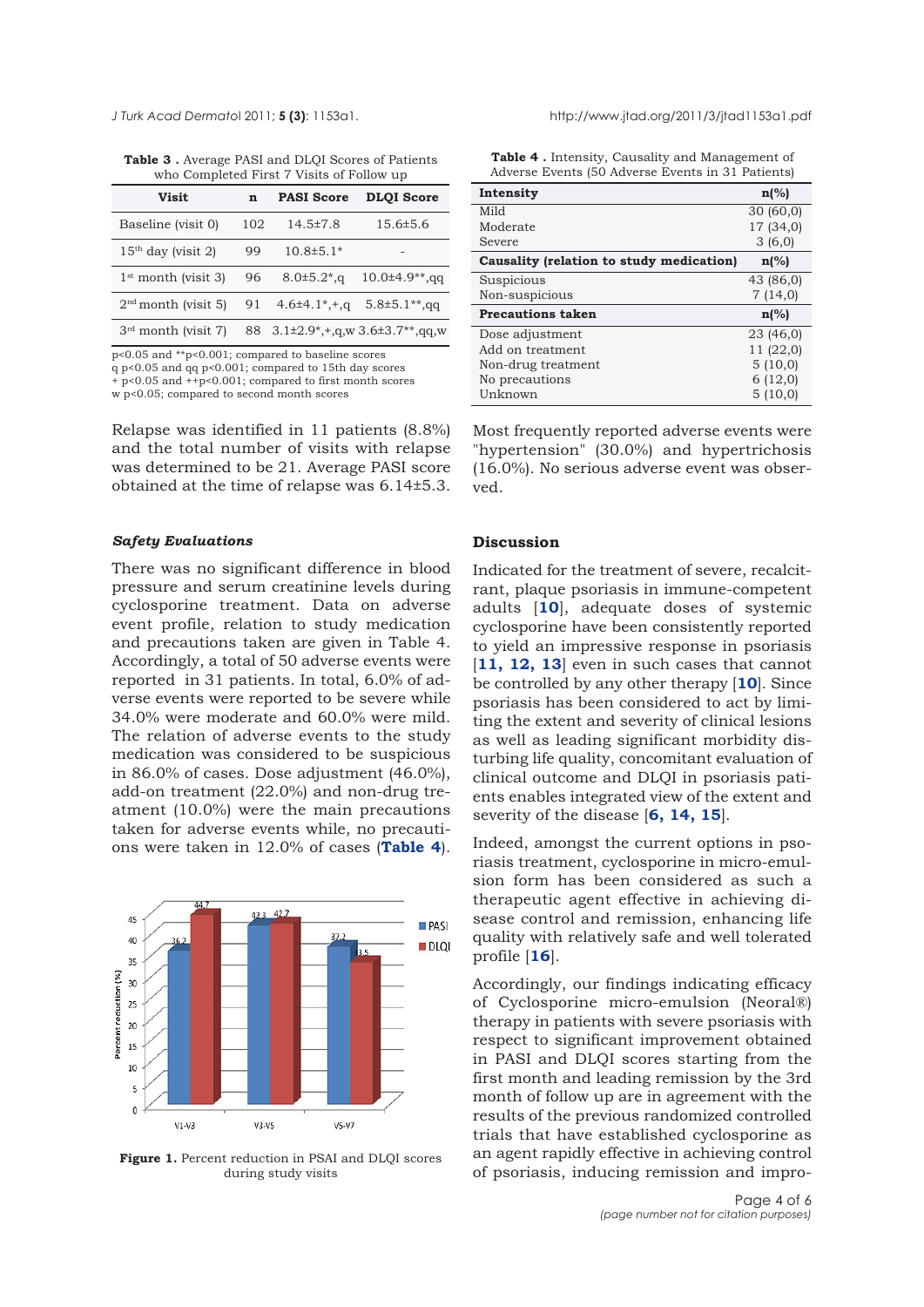ving quality of life [**3, 16**]. Indeed, this success has been reported to be specific to microemulsion formulation both in its magnitude and consistency when compared to original cyclosporin formulation [**15**].

In contrast to sharp improvements in life quality (76-91%) and PASI (91%) scores reported by intermittent short-course cyclosporine therapy in the past studies [**15, 16**], a 36.2% improvement in PASI scores together with 44.7% improvement obtained in DLQI scores in the first month of follow up in our population seem to be a milder and "*tarde sed tute*" in nature. In fact, early but steady state improvement in PASI and DLQI associated with sustained remission in our population correlates with the sustained remission reported in some patients after only one course of cyclosporine therapy in PISCES (The Psoriasis Intermittent Short Course of Efficacy of Sandimmun Neoral) study [**17**].

As a matter of fact, since cyclosporine cannot be used indefinitely, the relapse time of which was documented to be short after discontinuation is inevitable [**17**]. Fortunately, on discontinuation, patients relapse in a time-dependent manner but worsening beyond the baseline is uncommon [**10**].

In this regard, when compared to past reports indicating relapse in 55% of subjects in 4 months and 69% of them in 6 months after stopping treatment [**16**], much lower relapse rate obtained in our population enclosing less than 10% of patients may be associated with this "tarde sed tute" nature of improvement obtained in the clinical status and life quality.

Accordingly, low relapse rate associated with steady state and gradual decline in PASI and DLQI scores in our population may indicate the lesser likelihood of overlapping treatments during cyclosporine therapy is being tapered off to avoid relapse to pretreatment levels of disease activity. Nevertheless, based on the likelihood of altered relapse rates for longer duration of follow up, essentiality of a new treatment that has been suggested in the literature to be added on or shortly before discontinuing cyclosporine therapy cannot be disregarded [**4**].

In correlation to well documented and dosedependent long-term side effects of cyclosporine treatment including decreased renal function and hypertension both of which are somewhat reversible with a decrease in dose or discontinuation of cyclosporine, [**10**] hypertension was the most commonly encountered adverse event in our population where 86.0% of adverse events were identified to be causally related to study medication and dose adjustment was applied in 46% of the events.

Indeed, tailoring of therapy to the needs of the individual patient has been considered as the fundamental point of cyclosporine use in the treatment of psoriasis according to patient management protocols established for the use of cyclosporine in psoriasis [**16**]. Besides, the side-effect profile of cyclosporine therapy has been well known and considered to be predictable and manageable with adherence to treatment guidelines that have been indicated to reduce the risk of adverse events in a significant manner [**11, 18**]. Hence, lack of significant impairment in renal functions as well as blood pressure regulation among our subjects may indicate the achievement of risk control and correction per individual via proper screening, appropriate dosage and regular monitoring in the clinical practice [**16**].

In conclusion, offering steady state and graduated resolution of extent and severity of disease and positive impact on quality of life, cyclosporine therapy in micro-emulsion form seems to be associated with low relapse rate as well as high patient compliance in severe psoriasis treatment for up to 12 months of follow up performed in accordance with therapeutic guidelines.

## **Acknowledgement**

The study is supported by Novartis Turkey. We thank to Çağla İşman, MD. and Prof. Şule Oktay, MD., PhD. from KAPPA Consultancy Training Research Ltd, Istanbul who provided editorial support funded by Novartis Turkey.

# **References**

- 1. Borel JF, Feurer C, Gubler HU, Stahelin H. Biological effects of cyclosporin A: a new antilymphocytic agent. Agents Actions 1994; 43: 179-186. PMID: 7725970
- 2. Mueller W, Herrmann B. Cyclosporin A for psoriasis. N Engl J Med 1979; 301: 555. PMID: 460314
- 3. Griffiths CE, Clark CM, Chalmers RJ, Li Wan Po A, Williams HC. A systematic review of treatments for severe psoriasis. Health Technol Assess 2000; 4: 1- 125. PMID: 11207450